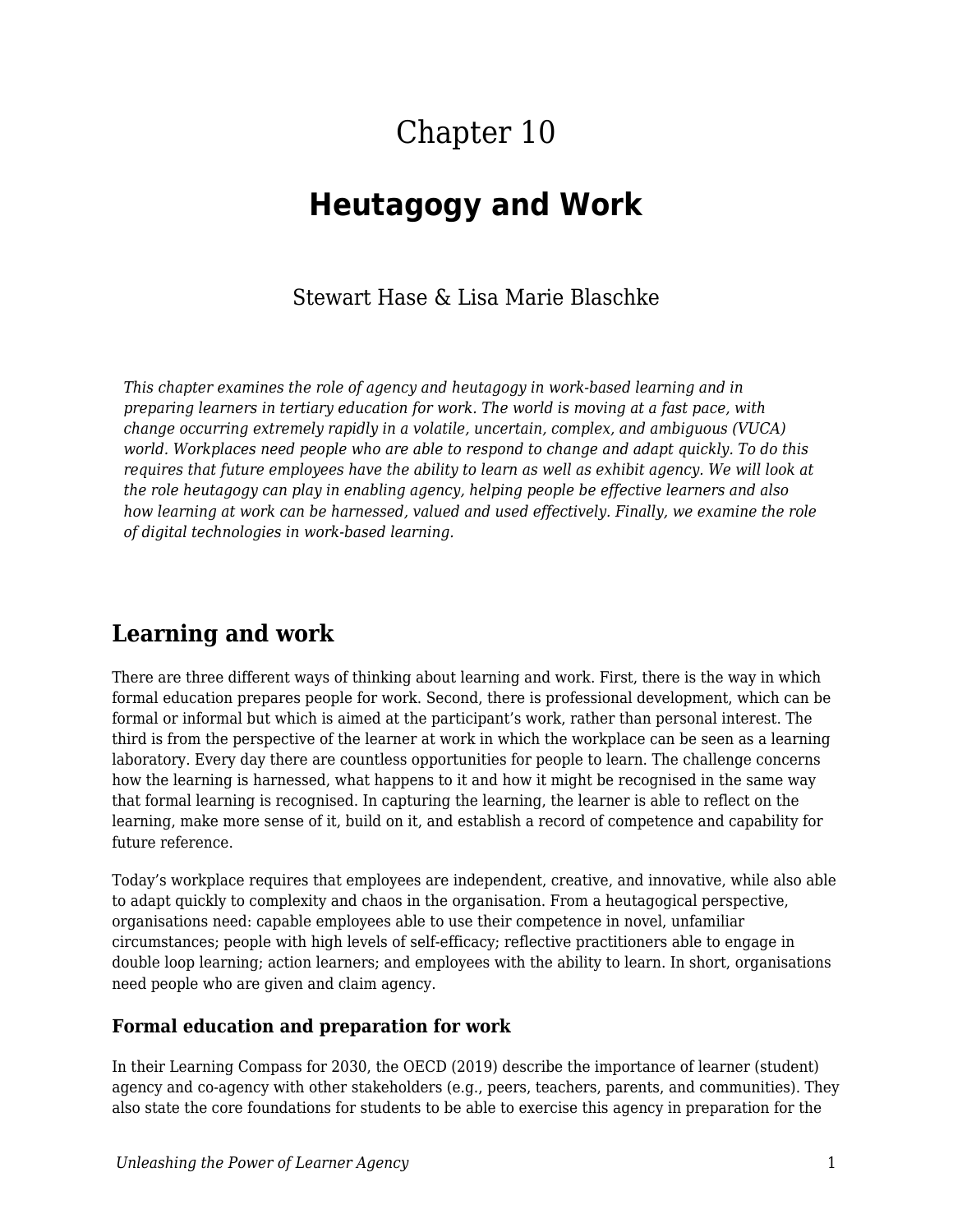workforce and their role as citizens of the world. These core foundations include skills (social and emotional, learning to learn), knowledge (disciplinary, interdisciplinary, epistemic, procedural), and attitudes and values.

Learning Compass 2030 goes on to describe how transformative competencies build upon these core foundations. These competencies are: creating new value (e.g., knowledge, ideas, and strategies) through innovative thinking and applying knowledge in unique ways in solving problems; recognising the tensions and conflict that exist in an inter-connected environment and finding practical solutions through thoughtful exploration and assessment of problems; and being able to take on responsibility through a process of reflection and evaluation of values and goals. The focus of OECD's Learning Compass is not on the content of the curriculum, but rather the learning process.

The need to think beyond the subject curricula is gradually being recognised by higher education institutions. For example, in their research on future skills, Ehlers and Kellermann (2019) identified emerging trends and drivers within higher education that are currently shaping institutional offerings, which include a stronger focus on the future skills required of graduates (e.g., autonomy, self-organisation, and reflection), student design of their own personalised curriculum, and an emphasis on providing lifelong learning offerings.

Given the need for increasing agency in general and learning agency in particular, there is an opportunity for heutagogic principles and techniques to be applied within higher education in preparing students for the workforce (See Chapter 2).

### **Professional development**

Heutagogy and agency have been applied in a variety of workplace contexts (Barton, 2012; Hexom & Marlaire, 2013; O'Brien et al., in press; Ridden, 2014). In a review of vocational education and training programs in Australia, Willmott and Barry (2002) found that the VET sector is applying selfdetermined learning in a number of ways:

- increased learner responsibility for learning
- increased choice in learning activities
- workplace problem-based learning activities
- group work
- adult learning behaviours
- reciprocal feedback between teacher and learner.

Tay and Hase (2004, 2013) were involved in a professional development program for executives in Singapore that also led to obtaining an action research doctoral research degree. These executives were mostly engineers who were well-versed in using quantitative techniques in their practice but not qualitative approaches that were used in change programs in their workplaces using action research. Tay and Hase watched the PAH continuum (see Chapter 2) in action as the learners went from being very supervisor dependent to heutagogical learners in the course of the program. Learner agency rose and dependency diminished as the participants progressed.

Hase (2014) also provides a detailed approach on how to design professional development workshops using heutagogical principles. The workshops are based entirely on the identified problems, issues, concerns, and interests of the participants rather than the interests of the facilitator. Thus, context is king in this process as it is used as the basis for the learning. The role of the 'learning leader' Hase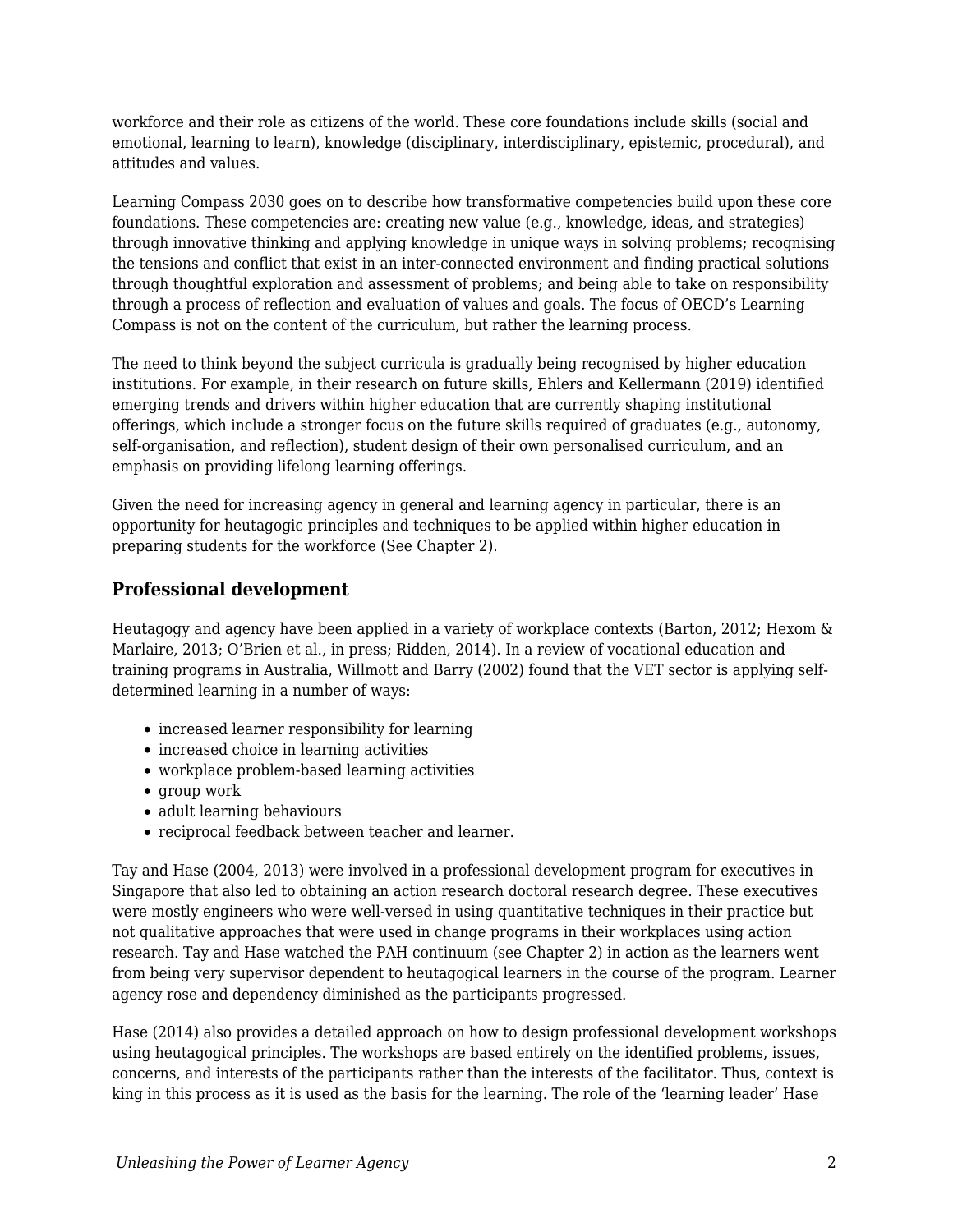(2014) is to make sure that essential content, techniques and skills find their way into the process without using didactic methods. Learning leaders need to have mastery of their subject and the ability to spontaneously design learning activities that encourage learner agency.

In a study involving professional development with ontology nurses, Cordon (2015) found that using heutagogical approaches raised the confidence of participants in managing their own learning and increased their ability to solve unfamiliar problems. Studying informal learning among HR practitioners, Bailey (2013) found that heutagogic approaches enhanced the capacity for learners to become more independent learners. From a teacher's perspective Jaakola (2015) suggested that they could, in the context of using networked technologies, more easily become facilitators of selfdetermined learning.

### **Learning at work**

We've already discussed in previous chapters how, when people want to learn a new skill or find something out, they choose how to achieve their goal, without the need for a 'teacher' or a formal course. Learners may choose to do this at some stage, but it is on their own terms. Lombardo and Eichinger (1996) found 70% of workplace learning occurs through experience, with 20% of learning is learned from others and 10% from formal training. Research from Johnson, Blackman and Buick (2018) has further indicated that in order for learning to be repeatable, structures must be established that support learners in codifying and internalising learning.

In short, people design their own learning journeys when motivated to do so – and when given an environment that supports this agency. Learner ability to design their learning has been further aided and abetted by the advent of the Internet and by e-learning and digital technologies that have been a popular area for use of heutagogic methods (these are described below in more detail). Due to the availability of these technologies and the demand for continuous learning, innovation, and creativity, the workplace provides a perfect opportunity to enhance learner agency and in harnessing informal learning. Some examples from the literature include situated learning (Lave and Wenger (1991), work-based learning (Boud & Solomon, 2001), reflective practice (Billett, 2001; Boud & Walker (1998), and informal learning at work (Eraut, 2011).

Having the self-efficacy to take control of personal learning is an important skill in career development (McIlveen, 2010), particularly in contexts in which people cannot rely on teachercentred approaches to their learning and need to rely more on their own resources. McIlveen called this 'transformative career development learning.'

It is important to remember that the 'teacher' is not redundant or that informal learning has to be a completely random process. Certainly, someone needs to determine essential content and skills to be learned, with the teacher serving as a mentor or coach to assist in self-scaffolding, as suggested in Vygotsky's notion of 'zones of proximal development (Fani & Ghaemi). While content is important, self-determined learning is more concerned with process, that is, how the learner learns and how the learning is harnessed.

Some practical ways of using heutagogy and harnessing learning could take the form of keeping a learning portfolio or a reflective learning journal or diary, participating in action learning groups that meet on a regular basis, taking part in regular coaching and developing a coaching plan, creating and building communities of practice for learning, sharing information, and networking, and attending weekly learning meetings.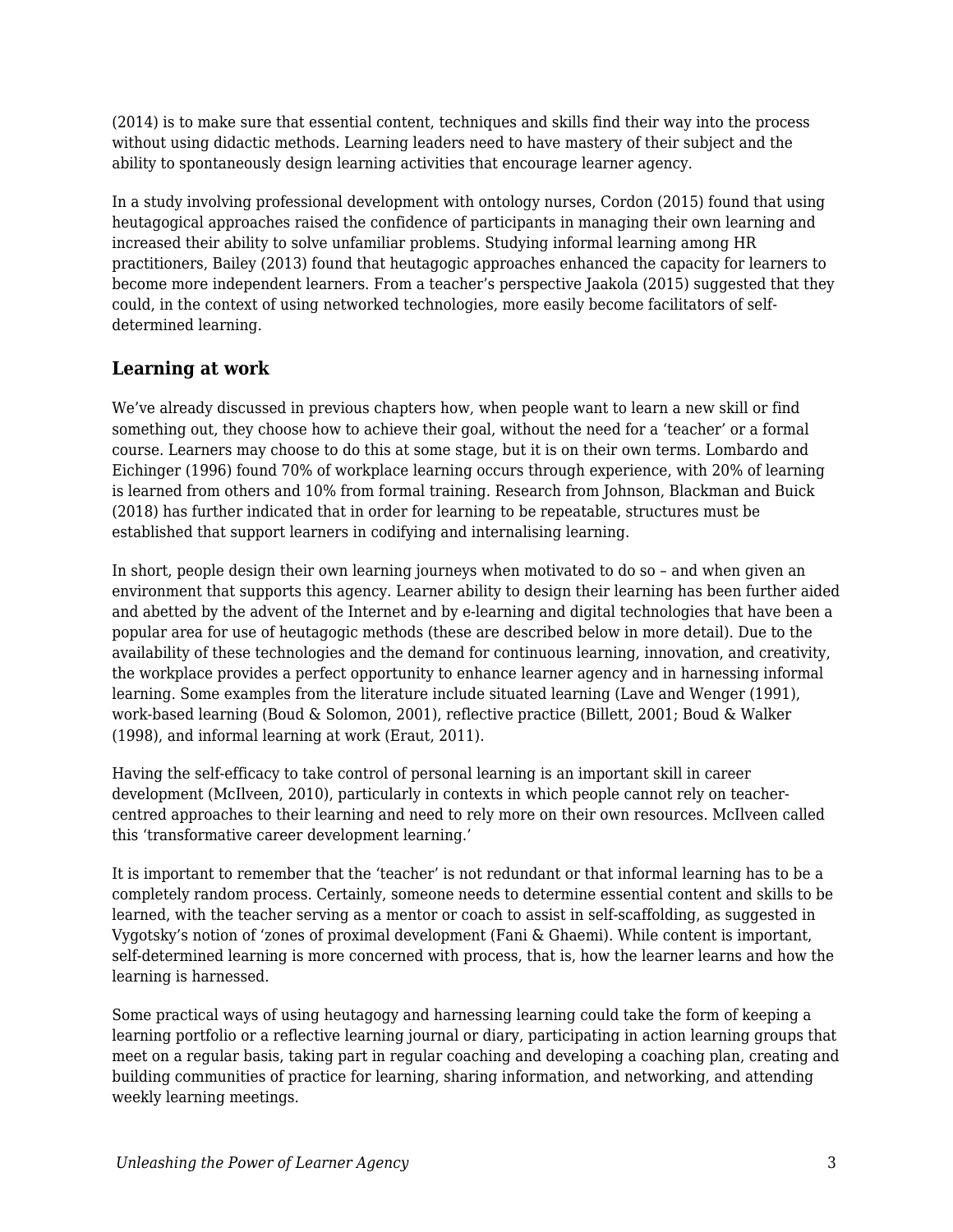## **Using digital media to transition from formal to informal learning**

Using the PAH continuum (see Chapter 2) can assist in helping learners transition from formal to informal learning from passive, traditional pedagogic learning to active, self-determined, heutagogic learning (Blaschke, 2014a). This movement along the continuum can be achieved by promoting learner agency and incorporating heutagogic design elements, specifically through the use of digital media that support heutagogic learning (Blaschke, 2014b). Scaffolding the learning process can also help learners adopt a heutagogic approach to learning, especially if they are accustomed to traditional classroom instruction.

One approach to helping learners transition to heutagogy is through the implementation of a personal learning environment (PLE), where the students identify and expand their sources and network of learning and knowledge both inside and outside of the classroom. Digital media can be useful in establishing a PLE, which learners use to find, create, and share information, as well as to connect with others in the network (Hayworth, 2016; Hicks & Sinkinson, 2015). For example, Twitter, blogs, Google Docs, e-portfolios, and learning journals give students an opportunity to create, share, and reflect on own knowledge and experience. Online communities of practice allow students to connect and collaborate with likeminded scholars, researchers, and practitioners in the field. Within the workforce, these communities of practice can be created using a company intranet or social media networking tools such as Slack ([www.slack.com](http://www.slack.com)). Wark (2018) found that learners using emergent technologies are able to use self-determined learning to better understand and use the technologies in practice, which was then shown to encourage learners to be more responsible for their own learning and, at the same time. give them satisfaction when use of the technology is relevant to their context.

The literature has explored numerous means of using digital media to nurture and promote selfdetermined learning (Table 1).

#### Table 1

| <b>Digital Media</b>                                 | <b>Examples from the Literature</b>                                                                                                                                                                                          |
|------------------------------------------------------|------------------------------------------------------------------------------------------------------------------------------------------------------------------------------------------------------------------------------|
| Twitter, blogs, and<br><b>GoogleDocs</b>             | Blaschke (2014b); Chawinga (2017); Junco, Heiberger and<br><b>Loken</b> (2010)                                                                                                                                               |
| Mobile devices and online<br>communities of practice | Cochrane et al. (2014); Cochran and Bateman (2010); Cochrane<br>and Narayan (2013, 2014); Gerstein (2014); Narayan and<br>Herrington (2014); Narayan, et al (2017); Narayan, Herrington<br>and Cochrane (2019); Price (2014) |
| Personal learning environments                       | Hayworth (2016); Hicks and Sinkinson (2015)                                                                                                                                                                                  |
| Online portfolios and learning<br>journals           | Blaschke (2014a); Blaschke and Brindley (2011); Blaschke and<br>Marin (2020, in press)                                                                                                                                       |
| Electronic games and<br>augmented reality            | Halupa (2017); Hornsby and Maki (2008)                                                                                                                                                                                       |
| Massive open online courses<br>(MOOCs)               | Agonács and Matos (2017); Anders (2015); Armellini and Padilla<br>Rodriguez (2017); Beaven, Hauck, Comas-Quinn, Lewis, and de los<br>Arcos (2014); Bozkurt and Keefer (2018); Crosslin (2018)                                |

Digital media that support transitioning from formal to informal learning (Hase and Blaschke 2021).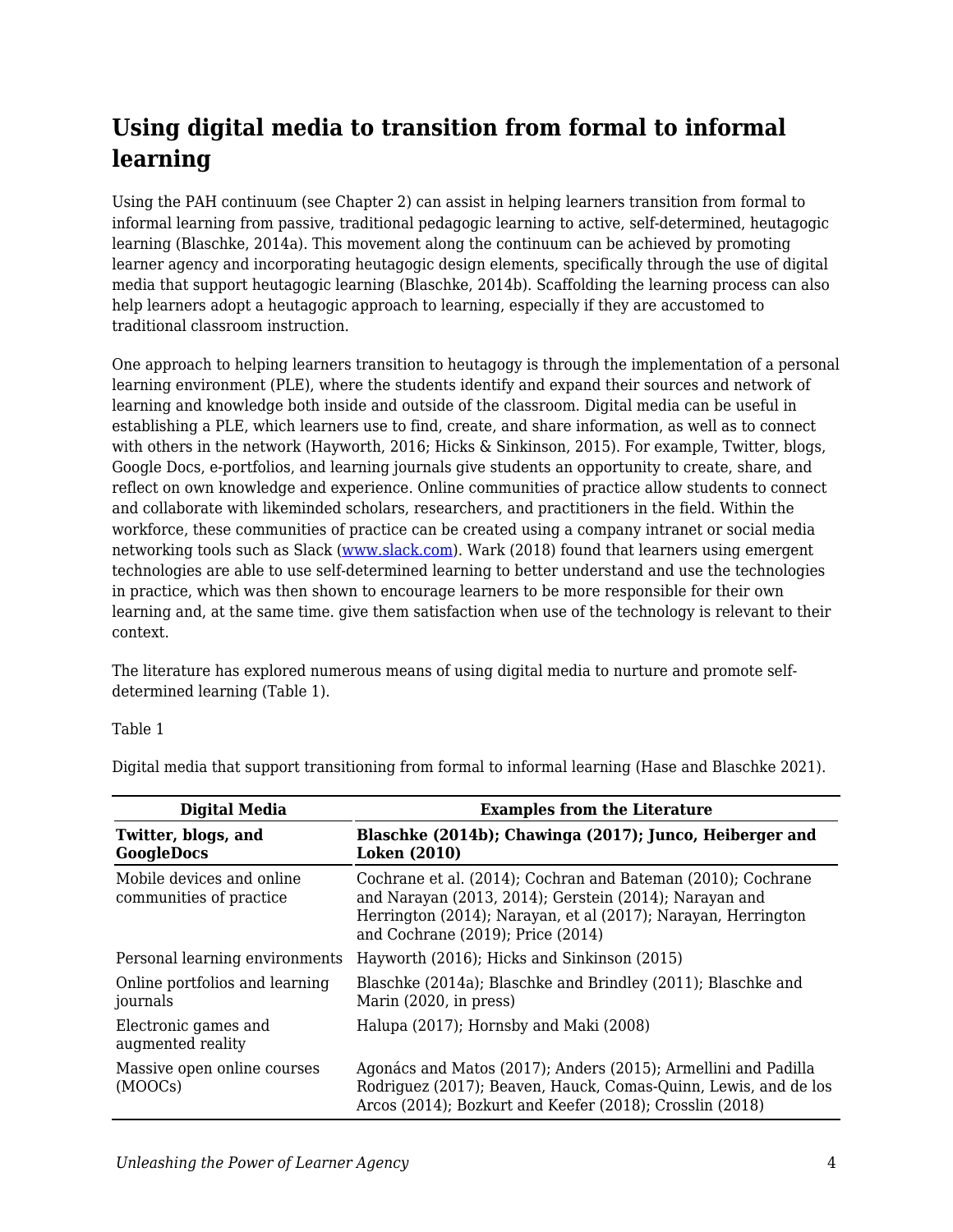## **Conclusion**

An exponential rate of change, and the need to learn quickly and 'just in time' requires a different approach to both informal and informal education. In order to realise this approach, we must make the learner the centre of the learning process and the main agent in his or her own learning, rather than a passive recipient. Internet and digital technologies provide significant learning affordances that promote self-determined learning, thus offering considerable potential for supporting workbased learning and in preparing learners for the workplace. At the same time, the workplace is a petri dish of informal learning opportunities. The question is how to find ways to harness this learning and to take advantage of these learning affordances.

## **References**

- Agonács, N., & Matos, J.F. (2017). Towards a heutagogy-based MOOC design framework. In *Proceedings of EMOOCs 2017: Work in Progress Papers of the Experience and Research Tracks and Position Papers of the Policy Track*, 47–52.
- Anders, A. (2015). Theories and applications of massive online open courses (MOOCs): The case for hybrid design. *International Review of Research in Open and Distributed Learning*, *16*(6), 39-61.
- Armellini, A., & Padilla Rodriguez, B.C. (2017). Developing self-efficacy through a massive open online course on study skills. *Open Praxis, 9*(3), 335-343. doi: https://doi.org/10.5944/openpraxis.9.3.659.
- Bailey, M. (2013). Developmentalism from here to there is heutagogy the way there for HR? Doctoral thesis. [https://edtechbooks.org/-pCx.](http://hdl.handle.net/1893/17260)
- Barton, M. (2012). *Developing core competencies of sme managers using heutagogy principles* in SMEs' Management in the 21st Century. Czestochowa University of Technology, Faculty of Management, Publishing Section, Czestochowa, 230-244.
- Beaven, T., Hauck, M., Comas-Quinn, A., Lewis, T., & de los Arcos, B. (2014). MOOCs: Striking the right balance between facilitation and self-determination. *MERLOT Journal of Online Learning* and Teaching, 10(1). Retrieved 8<sup>th</sup> December, 2019 from [https://edtechbooks.org/-Iai](http://jolt.merlot.org/vol10no1/beaven_0314.pdf).
- Billett, S. (2001). Learning through work: Workplace affordances and individual engagement. *Journal of Workplace Learning, 13*, 209-214.
- Blaschke, L.M. (2014a). Moving forward in the PAH continuum: Maximizing the power of the social web. In L.M. Blaschke, C. Kenyon, & S. Hase (Eds.), *Experiences in self-determined learning*, 49-62. Amazon.com. [https://edtechbooks.org/-Kzdo](https://uol.de/coer/announcements/free-oer-now-available-experiences-in-self-determined-learning/)
- Blaschke, L. M. (2014b). Using social media to engage and develop the online learner in selfdetermined learning. *Research in Learning Technology*, *22*.
- Blaschke, L., & Brindley, J. (2011). Establishing a foundation for reflective practice: A case study of learning journal use. *European Journal of Open, Distance, and E-Learning.* Available from: [https://edtechbooks.org/-uRm](https://old.eurodl.org/materials/special/2011/Blaschke_Brindley.pdf)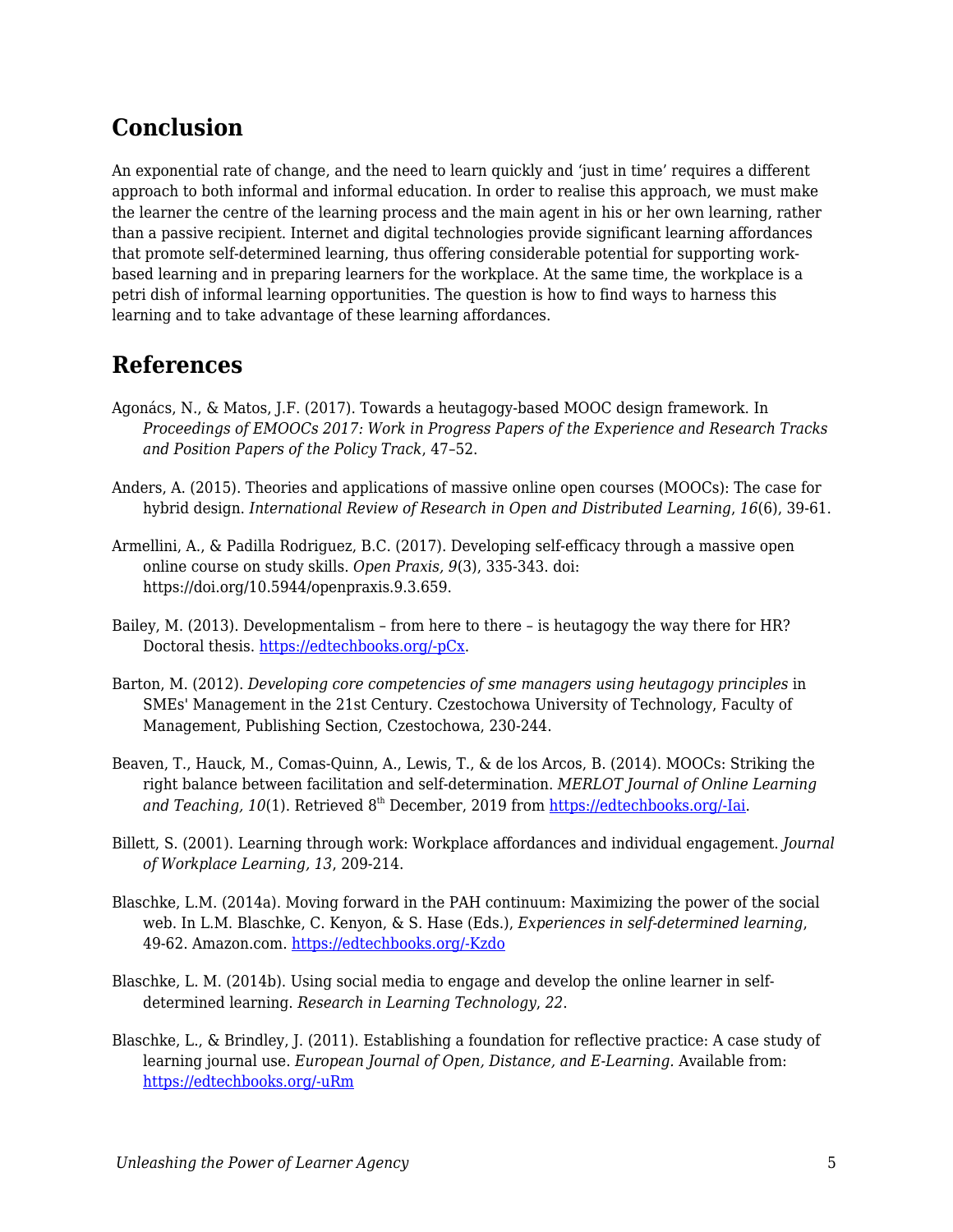- Blaschke, L. M., & Marín, V. I. (2020). Applications of heutagogy in the educational use of eportfolios. *Revista de Educación a Distancia RED*. Available from: [https://edtechbooks.org/-TbP](https://revistas.um.es/red/article/view/407831/290621)
- Boud, D., & Solomon, N. (Eds.). (2001). *Work-based learning: A new higher education?* Philadelphia. Open University Press.
- Boud, D., & Walker, D. (1998). Promoting reflection in professional courses: The challenge of context. *Studies in Higher Education, 23*(2), 191-206.
- Bozkurt, A., & Keefer, J. (2018). Participatory learning culture and community formation in connectivist MOOCs. *Interactive Learning Environments, 26*(6), 776-788.
- Chawinga, W. D. (2017). Taking social media to a university classroom: Teaching and learning using Twitter and blogs. *International Journal of Educational Technology in Higher Education, 14*(3). doi: [https://edtechbooks.org/-pAYX.](https://doi.org/10.1186/s41239-017-0041-6)
- Cochrane, T., Antonczak, L., Guinibert, M., & Mulrennan, D. (2014). Developing a mobile social media framework for creative pedagogies. *10th International Conference on Mobile Learning*, Madrid, Spain. Retrieved from [https://edtechbooks.org/-tZj](https://files.eric.ed.gov/fulltext/ED557241.pdf).
- Cochrane, T., & Bateman, R. (2010). Smartphones give you wings: Pedagogical affordances of mobile Web 2.0. *Australasian Journal of Educational Technology,* 26(1), 1-14.
- Cochrane, T., & Narayan, V. (2013). Redesigning professional development: Reconceptualising teaching using social learning technologies. *Research in Learning Technology*, *21*.
- Cochrane, T., & Narayan, V. (2014). Cultivating creative approaches to learning. In L. M Blaschke, C. Kenyon & S. Hase (Eds.), *Experiences in self-determined learning*, 33-48. USA: Amazon.com. [https://edtechbooks.org/-Kzdo](https://uol.de/coer/announcements/free-oer-now-available-experiences-in-self-determined-learning/)
- Cordon, C. P. (2015). *Heutagogy in oncology nursing: The experience of nurses and the factors that facilitate and hinder self-determined learning in nursing*. Doctoral dissertation, Fielding Graduate University.
- Crosslin, M. (2018). Exploring self-regulated learning choices in a customizable learning pathway MOOC. *Australasian Journal of Educational Technology, 34*(1), 131-144.
- Ehlers, U-D., & Kellermann, S.A. (2019). *Future skills: The future of learning and higher education.* Results of the International Future Skills Delphi Survey. Karlsruhe, Germany: Baden-Wurttemberg Cooperative State University. Retrieved <https://bit.ly/2WogLKv>
- Eraut, M. (2011). Informal learning in the workplace: Evidence on the real value of work based learning (WBL). *Development and Learning in Organizations: An International Journal*, *25*(5), 8–12.
- Fani, T. & Ghaemi, F. (2011). Implications of Vygotsky's Zone of Proximal Development (ZPD) in teacher education: ZPTD and self-scaffolding. *Procedia - Social and Behavioral Sciences*, *29*, 1549-1554.
- Gerstein, J. (2014). Moving from education 1.0 through education 2.0 towards education 3.0. In L. M Blaschke, C. Kenyon, & S. Hase (Eds.), *Experiences in self-determined learning*, 83-98. USA: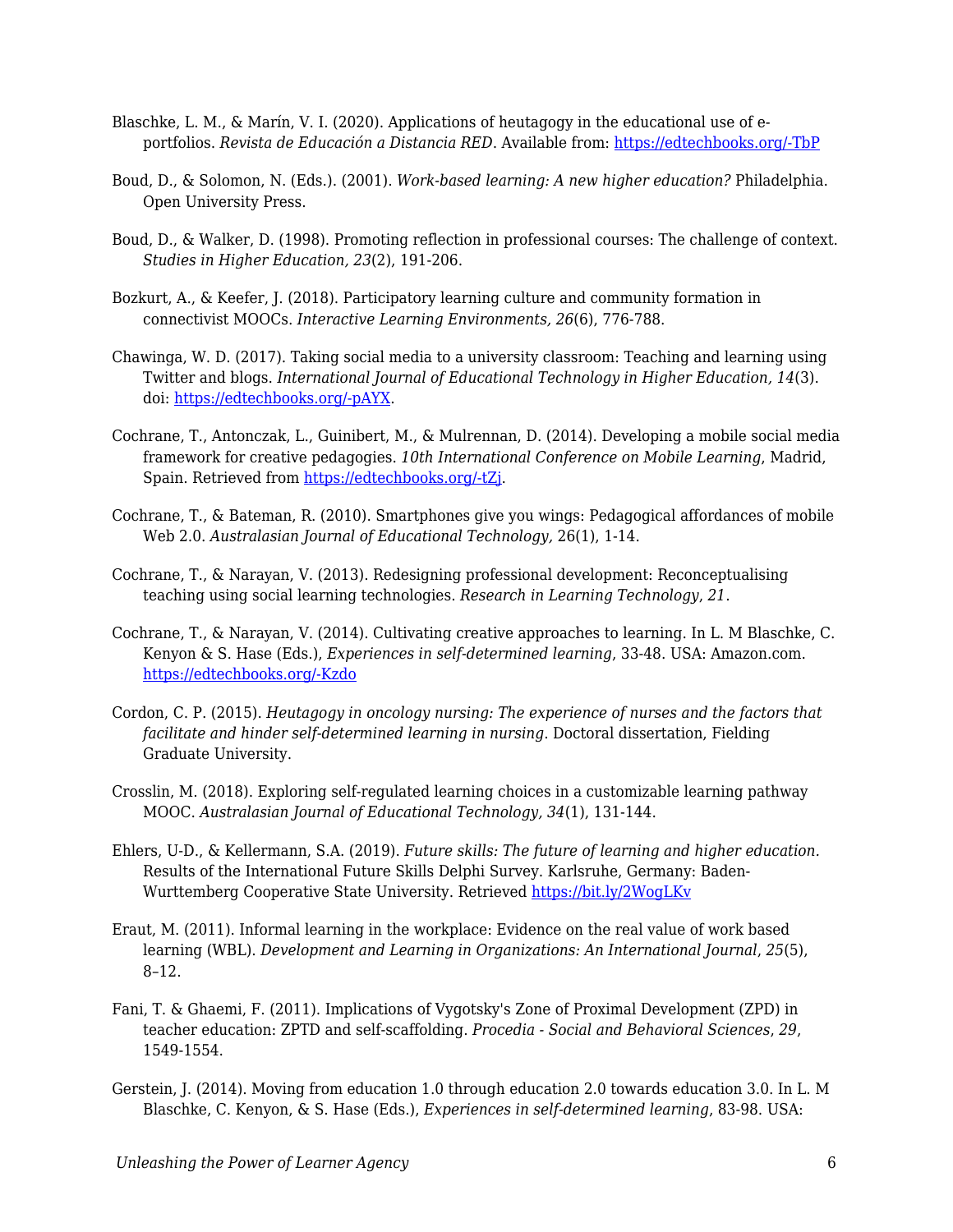Amazon.com. [https://edtechbooks.org/-Kzdo](https://uol.de/coer/announcements/free-oer-now-available-experiences-in-self-determined-learning/)

- Hase, S. (2014). Skills for the learner and learning leader in the  $21<sup>st</sup>$  century. In L. M Blaschke, C. Kenyon, & S. Hase (Eds.), *Experiences in self-determined learning*, 99-110. Amazon.com. [https://edtechbooks.org/-Kzdo](https://uol.de/coer/announcements/free-oer-now-available-experiences-in-self-determined-learning/)
- Hase, S., & Blaschke, L.M. (2021, in press). Heutagogy, work, and lifelong learning. In L. Cairns and M. Malloch (Eds.), *Handbook of learning and work*. SAGE.
- Halupa, C. (2017). Reaching 'creating' in Bloom's taxonomy: The merging of heutagogy and technology in online learning. In C. Zhou (Ed.), *Handbook of research on creative problemsolving skill development in higher education,* 429-449. IGI Global.
- Hayworth, R. (2016). Personal learning environments: A solution for self-directed learners. *TechTrends, 60*(4), 359-364. doi: https://doi.org/10.1007/s11528-016-0074-z.
- Hexom, D., & Marlaire, C. (2013). Does heutagogy equate to iLearning for faculty in higher education?. *Proceedings of the International Conference on Infocomm Technologies in Competitive Strategies (ICT). Proceedings*, Global Science and Technology Forum, 148.
- Hicks, A., & Sinkinson, C. (2015). Critical connections: Personal learning environments and information literacy. *Research in Learning Technology, 23*. doi: [https://edtechbooks.org/-fBsD.](http://dx.doi.org/10.3402/rlt.v23.21193)
- Hornsby, K.L., & Maki, W.M. (2008). The virtual philosopher: Designing Socratic method learning objects for online philosophy courses. *Journal of Online Learning and Teaching, 4*(3). http://jolt.merlot.org/vol4no3/hornsby\_0908.htm.
- Jaakkola, M. (2015). Teacher heutagogy in the network society: A framework for critical reflection. *Critical Learning in Digital Networks,* 163-178. Springer International Publishing.
- Johnson, S. J., Blackman, D. A., & Buick, F. (2018). The 70:20:10 framework and the transfer of learning. *Human Resource Development Quarterly*. Advance online publication.
- Junco, R., Heiberger, G., & Loken, E. (2010). The effect of Twitter on college student engagement and grades. *Journal of Computer Assisted Learning*. doi: 10.1111/j.1365- 2729.2010.00387.x.
- Lave, J. & Wenger, E. (1991). *Situated learning. Legitimate peripheral participation*. University of Cambridge Press.
- Lombardo, M. M., Eichinger, R. W. (1996). *The Career Architect Development Planner* (1st ed.). Minneapolis: Lominger.
- McIlveen, P. (2010). A research agenda for career development learning in higher education. Keynote paper presented at the annual conference of the National Association of Graduate Careers Advisory Services, 28 November – 1 December, Adelaide.
- Narayan, V., & Herrington, J. (2014). Towards a theoretical mobile heutagogy framework. *Proceedings asciilite 2014*. Dunedin, New Zealand (pp. 150-160). Retrieved from [https://edtechbooks.org/-fsd](http://ascilite.org/conferences/dunedin2014/files/fullpapers/138-Narayan.pdf).

Narayan, V., Herrington, J. & Cochrane, T. (2019). Design principles for heutagogical learning: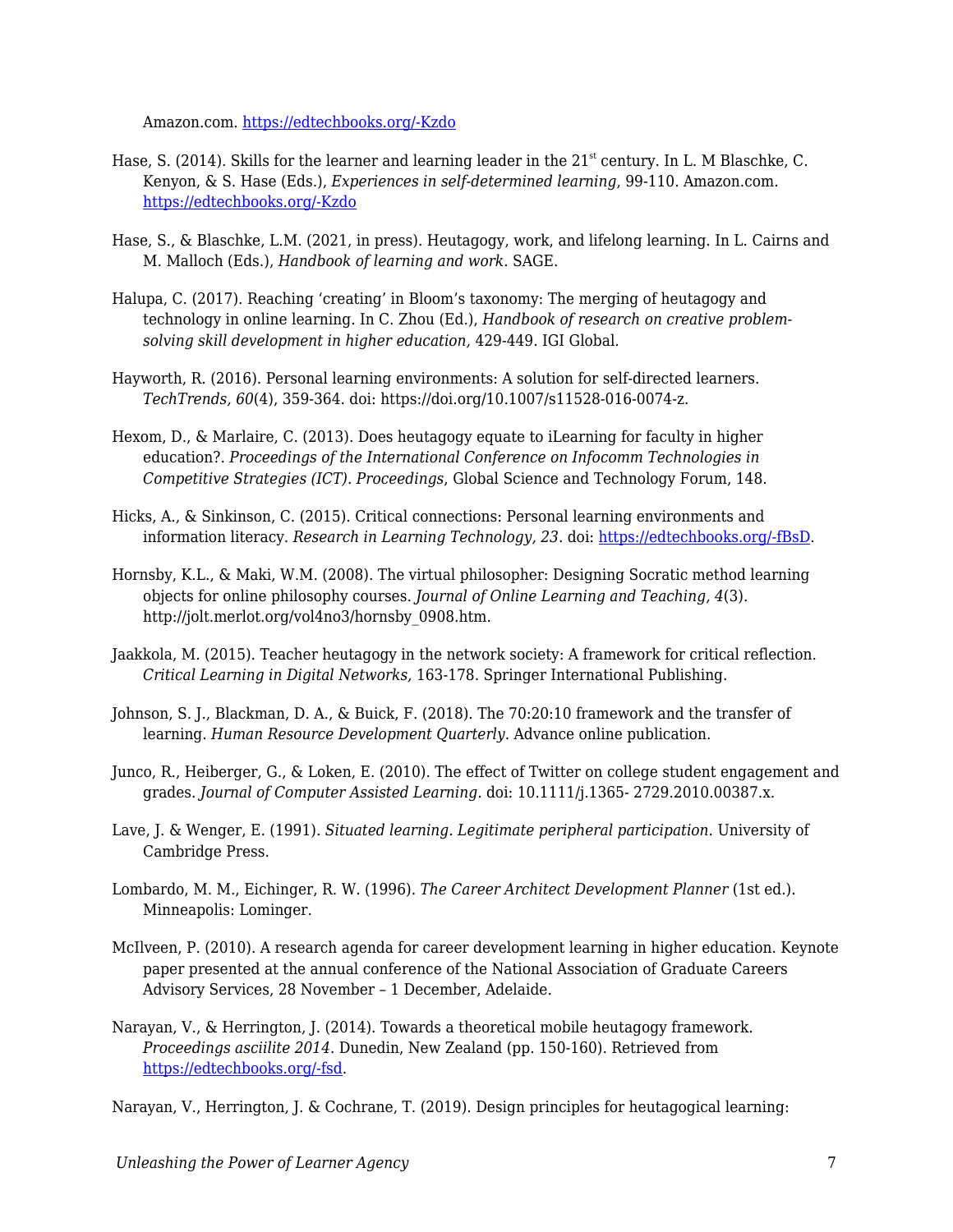Implementing student-determined learning with mobile and social media tools. *Australasian Journal of Educational Technology, 35*(3), 86-101.

- Narayan, V., Narayan, V., Herrington, J., Teras, H., & Cochrane, T. (2017). *The mobilised learner: Heutagogy and mobile social media*. [https://edtechbooks.org/-BuEr](http://researchrepository.murdoch.edu.au/id/eprint/36991/)
- O'Brien, E., Hamburg, I., & Southern, M. (in press). Using technology oriented problem based learning to support global workplace learning.
- OECD. (2019). *The OECD Learning Compass 2030*. Paris: OECD. http://www.oecd.org/education/2030-project/
- Price, D. (2014). Heutagogy and social communities of practice: Will self-determined learning rewrite the script for educators? In L. M Blaschke, C. Kenyon & S. Hase (Eds.) *Experiences in selfdetermined learning*, 111-118. USA: Amazon.com. [https://edtechbooks.org/-Kzdo](https://uol.de/coer/announcements/free-oer-now-available-experiences-in-self-determined-learning/)
- Ridden, J. (2014). Professional performance appraisal: From ticking the boxes to heutagogy. In L. M Blaschke, C. Kenyon & S. Hase (Eds.) *Experiences in self-determined learning*, 119-126. Amazon.com. [https://edtechbooks.org/-Kzdo](https://uol.de/coer/announcements/free-oer-now-available-experiences-in-self-determined-learning/)
- Tay, B. H., & Hase, S. (2004). The role of action research in workplace PhDs. *Research in Action Learning and Action Research Journal (ALAR)*, *9*(1), 81-92.
- Tay B.H., & Hase, S. (2013). Transitioning from pedagogy to heutagogy. In S. Hase & C. Kenyon (Eds.), *Self-determined learning: Heutagogy in action*. Bloomsbury.
- Wark, N. (2018). *Shifting paradigms: A critical pragmatic evaluation of key factors affecting learnerempowered emergent technology integration*. Dissertation. Athabasca University. Available from: [https://edtechbooks.org/-kgj](https://dt.athabascau.ca/jspui/bitstream/10791/274/4/NorineWarkFinal.pdf).
- Willmott, G., & Barry, C. (2002). How does learning best occur in VET? What is some of the emerging thinking about VET pedagogy? *Paper presented for NSW TAFE Commission Directors Strategic Directions Workshop*, Sydney, November 8, 2002.